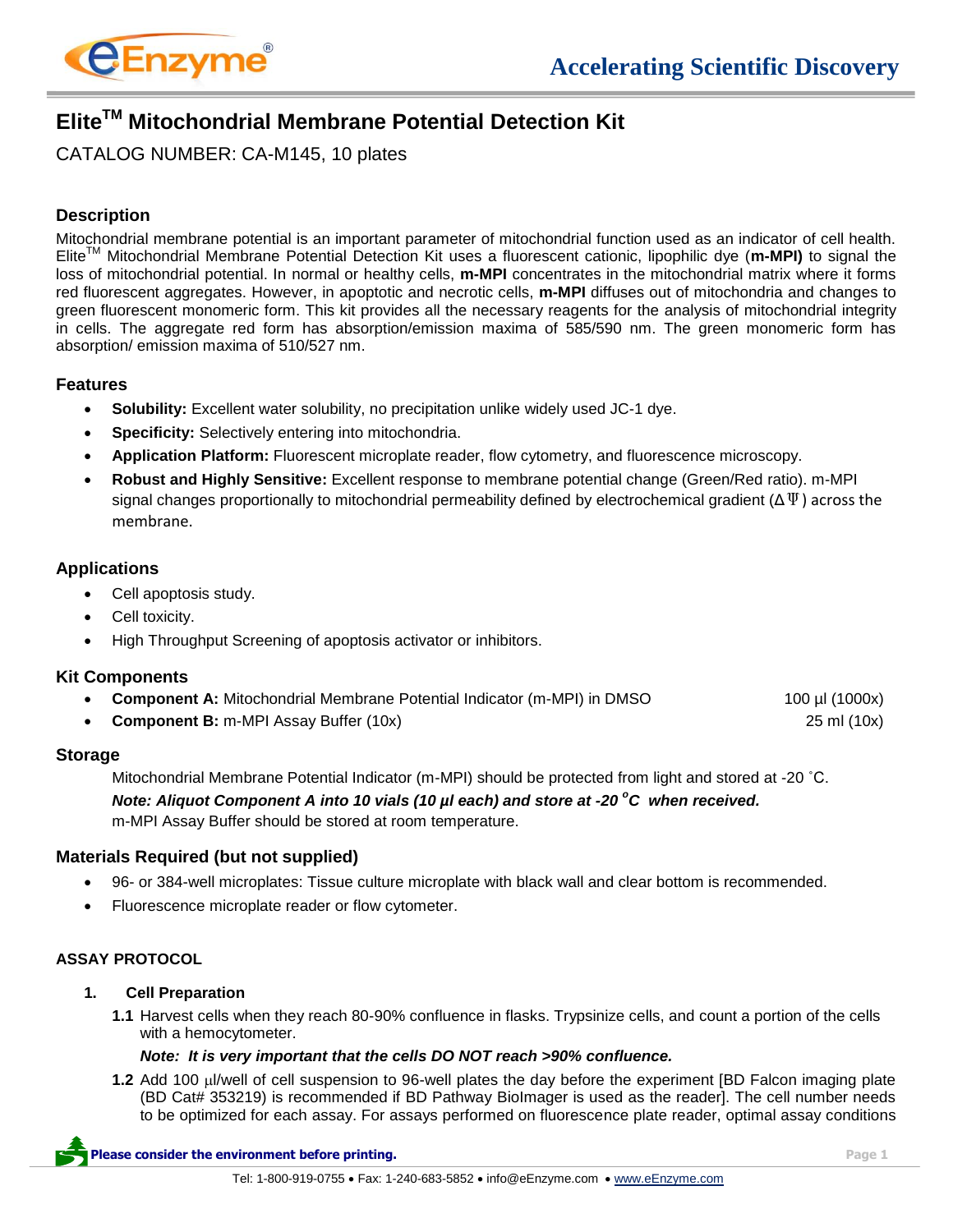

require a confluent monolayer of cells prior to the assay (25K cells/well with HeLa cells and 32K cells/well with HepG2 cells). For assays performed on cell imagers, 6-12K cells/well is recommended.

**1.3** Allow cells to attach by leaving the cell plates at room temperature for 30 minutes. Transfer the plates to a cell culture incubator and grow the cells overnight.

## **2. Preparation of 2X Dye-Loading Solution**

- **2.1** Remove a vial of aliquoted m-MPI (**Component A**) from -20 ˚C, and allow it to thaw at room temperature.
- **2.2** Prepare 1X m-MPI assay buffer by adding 25 ml 10X m-MPI assay buffer (**Component B**) into 225 ml water.
- **2.3** Preparing 2X Dye-Loading Solution for one cell plate by transferring 10 µl of m-MPI Stock Solution (**Component A**) to 5 ml of 1x m-MPI Assay Buffer (from step 2.2). Mix well by vortexing for 10 seconds.
- **2.4** Aliquot the unused m-MPI, and store at -20 °C. *Note: Do not re-use 2x Dye-loading Solution. Avoid repetitive freeze-thaw of m-MPI DMSO stock.*

#### **3. Dye Loading and Mitochondrial Membrane Potential Assay**

## **3.1 Kinetic assay with on-line compound addition**

- a) Dilute testing compounds in HBSS buffer at 5x final concentrations.
- b) Remove cell plates from incubator; replace culture medium with 50 µl of fresh culture medium. Add 50 µl of 2X Dye-Loading Solution to each well and incubate at  $37^{\circ}$ C for 30 min.
- c) After dye-loading, wash the cells once with 80 µl of 1x m-MPI Assay Buffer per well.
- d) Add 80 µl of 1x m-MPI Assay Buffer into each well.
- e) Place the cell plates on a fluorescence plate reader with on-line liquid handling system (e.g. FlexStation or FDSS), and perform the mitochondrial membrane potential assay with on-line addition of test compounds to the cell plates.
- f) For assays performed on a FlexStation (MDS), use the following wavelength parameters. Green channel (Monomer form): Excitation: 485 nm; Emission: 530 nm; Cutoff 515 nm; Red channel (J-aggregates): Excitation: 485 nm; Emission: 590 nm; Cutoff 570 nm.

*Note: Dispense speed and height for compound additions need to be optimized for each instrument.* 

#### **3.2 Endpoint assay**

- a) Prepared 1X testing compounds in 1x m-MPI Assay Buffer.
- b) Remove cell plates from incubator; replace culture medium with 50 µl of compound solution. Incubate at 37  $\degree$ C for proper amount of time (For FCCP and oligomycin, 30 min incubation is recommended).
- c) Add 50 µl 2X dye-loading solution to each well and incubate at 37  $^{\circ}$ C for 30 min.
- d) Wash the cell plate once with 80 µl of 1x m-MPI Assay Buffer per well.
- e) Add 80 µl of 1x m-MPI Assay Buffer into each well
- f) Read on a fluorescence plate reader with bottom read-head. Test filter settings to optimize fluorescence light collection and eliminate bleedthrough of excitation light to emission filters.

#### **3.3 Assay on BD Pathway 855 (Cat No. 341036) and BD Pathway 435 (Cat No. 641250) Bioimagers**

- a) Dye-loading procedure is the same as described above.
- b) Image the plates on a BD Pathway<sup>TM</sup> Bioimager using appropriate filters (table 1).

**Please consider the environment before printing. Page 2**